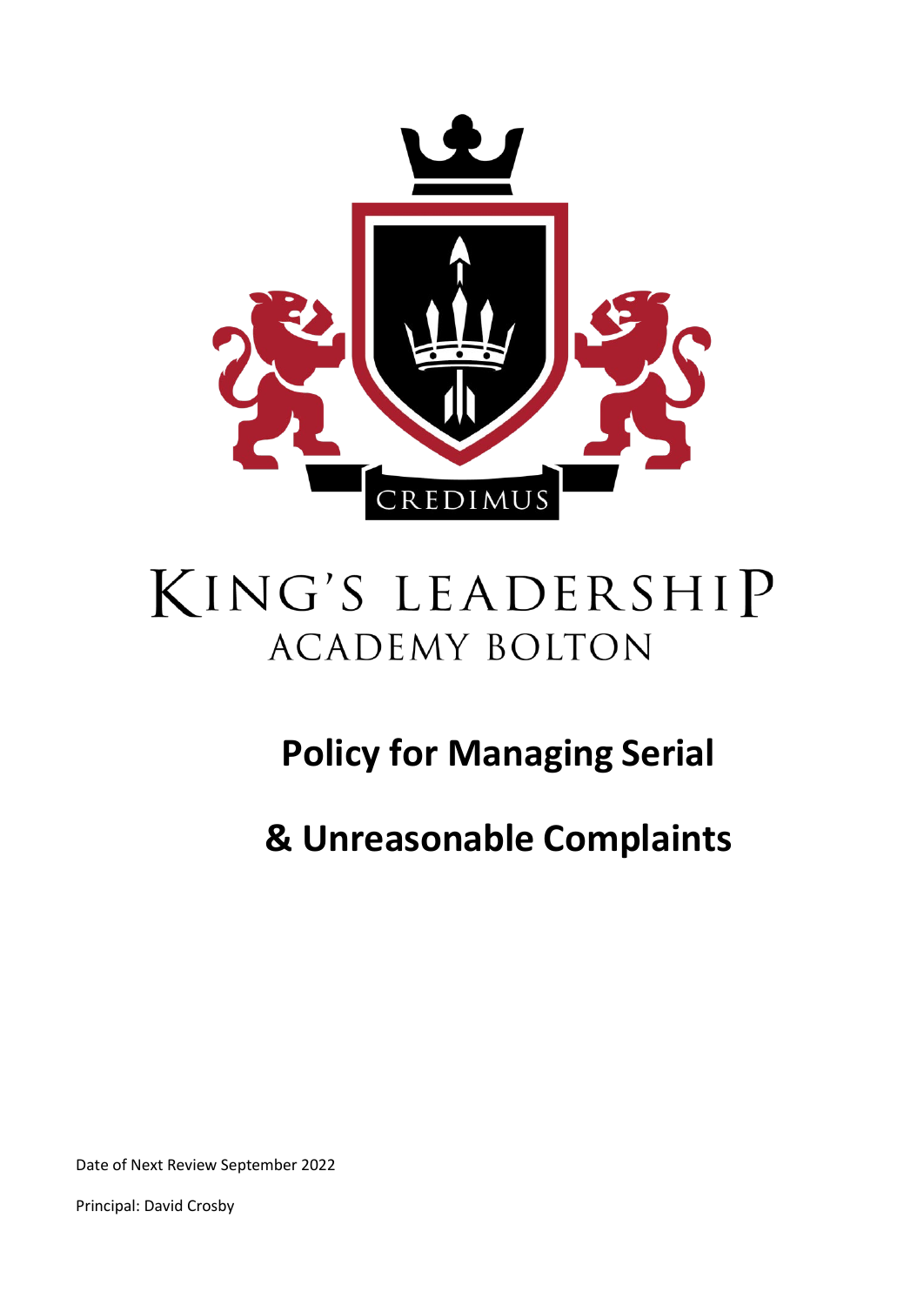#### **This document is intended for use in conjunction with the academy complaints policy.**

King's Bolton is committed to dealing with all complaints fairly and impartially, and to providing a high quality service to those who complain. We will not normally limit the contact complainants have with our school. However, we do not expect our staff to tolerate unacceptable behaviour and will take action to protect staff from that behaviour, including that which is abusive, offensive or threatening.

Regarding the complaints process, King's defines unreasonable behaviour as that which hinders our consideration of complaints because of the frequency or nature of the complainant's contact with the school, such as, if the complainant:

- refuses to articulate their complaint or specify the grounds of a complaint or the outcomes sought by raising the complaint, despite offers of assistance
- refuses to co-operate with the complaints investigation process
- refuses to accept that certain issues are not within the scope of the complaints procedure
- insists on the complaint being dealt with in ways which are incompatible with the complaints procedure or with good practice
- introduces trivial or irrelevant information which they expect to be taken into account and commented on
- raises large numbers of detailed but unimportant questions, and insists they are fully answered, often immediately and to their own timescales
- makes unjustified complaints about staff who are trying to deal with the issues, and seeks to have them replaced
- changes the basis of the complaint as the investigation proceeds
- repeatedly makes the same complaint (despite previous investigations or responses concluding that the complaint is groundless or has beenaddressed)
- refuses to accept the findings of the investigation into that complaint where the school's complaint procedure has been fully and properly implemented and completed including referral to the Department for Education
- seeks an unrealistic outcome
- makes excessive demands on school time by frequent, lengthy and complicated contact with staff regarding the complaint in person, in writing, by email and by telephone while the complaint is being dealt with
- uses threats to intimidate
- uses abusive, offensive or discriminatory language or violence
- knowingly provides falsified information
- publishes unacceptable information on social media or other public forums.